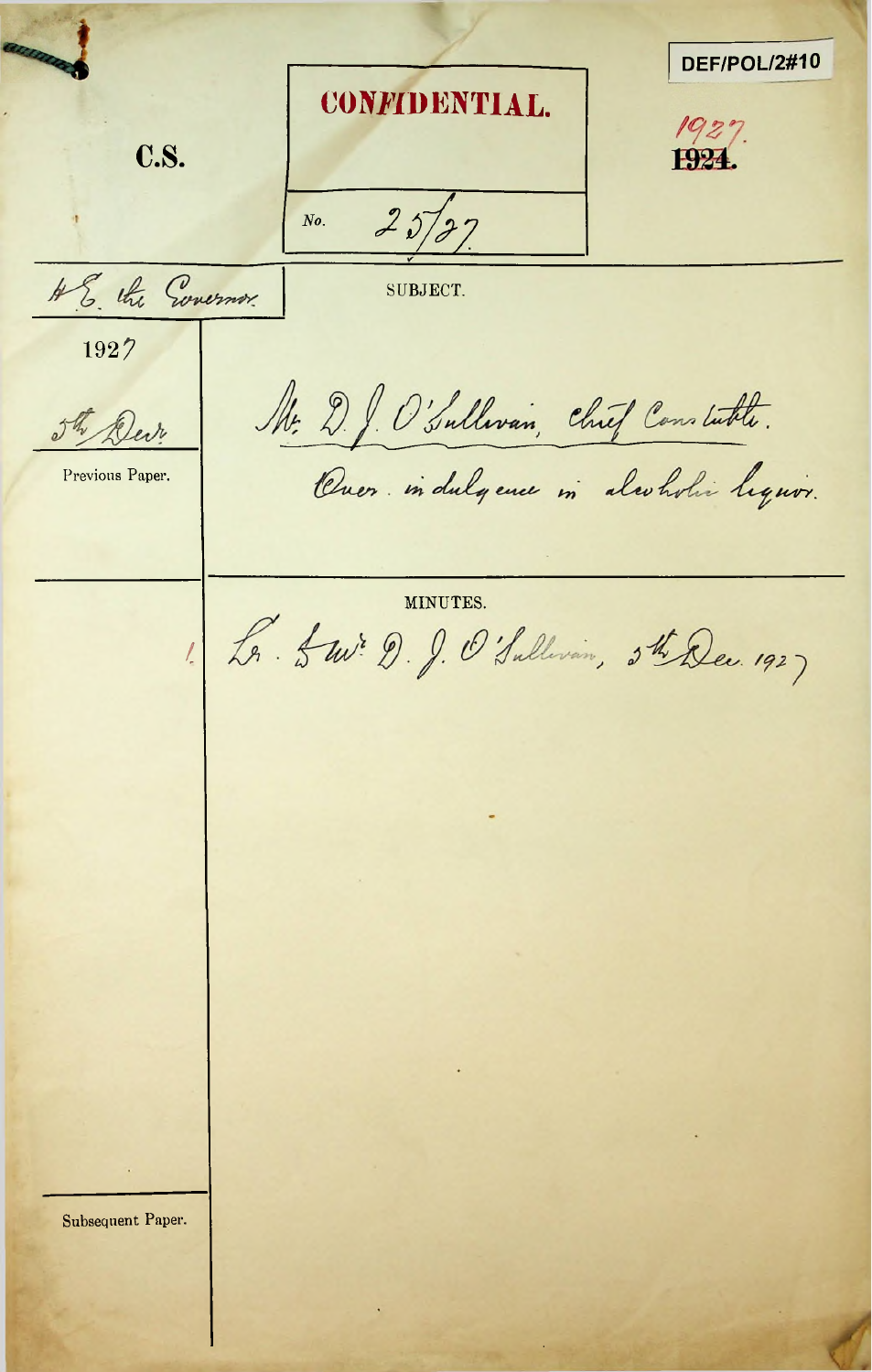Sullivan,Chief Constable appears to be drinking heavily. On Saturday night last he rang me up after II p.m. about two men he had charged with drunkeness and disorderly conduct.

Constable Earl has informed me that the Chief Constable was under the influence of drink and I understand that he was also under the influence of drink yesterday, Sunday the 4th inst.. By his appearance at Court this morning,the 5th inst., I am of opinion that he had been drinking the night before.

**/A 5' . ///■**

 $\sqrt{2}$ 

*c.t*